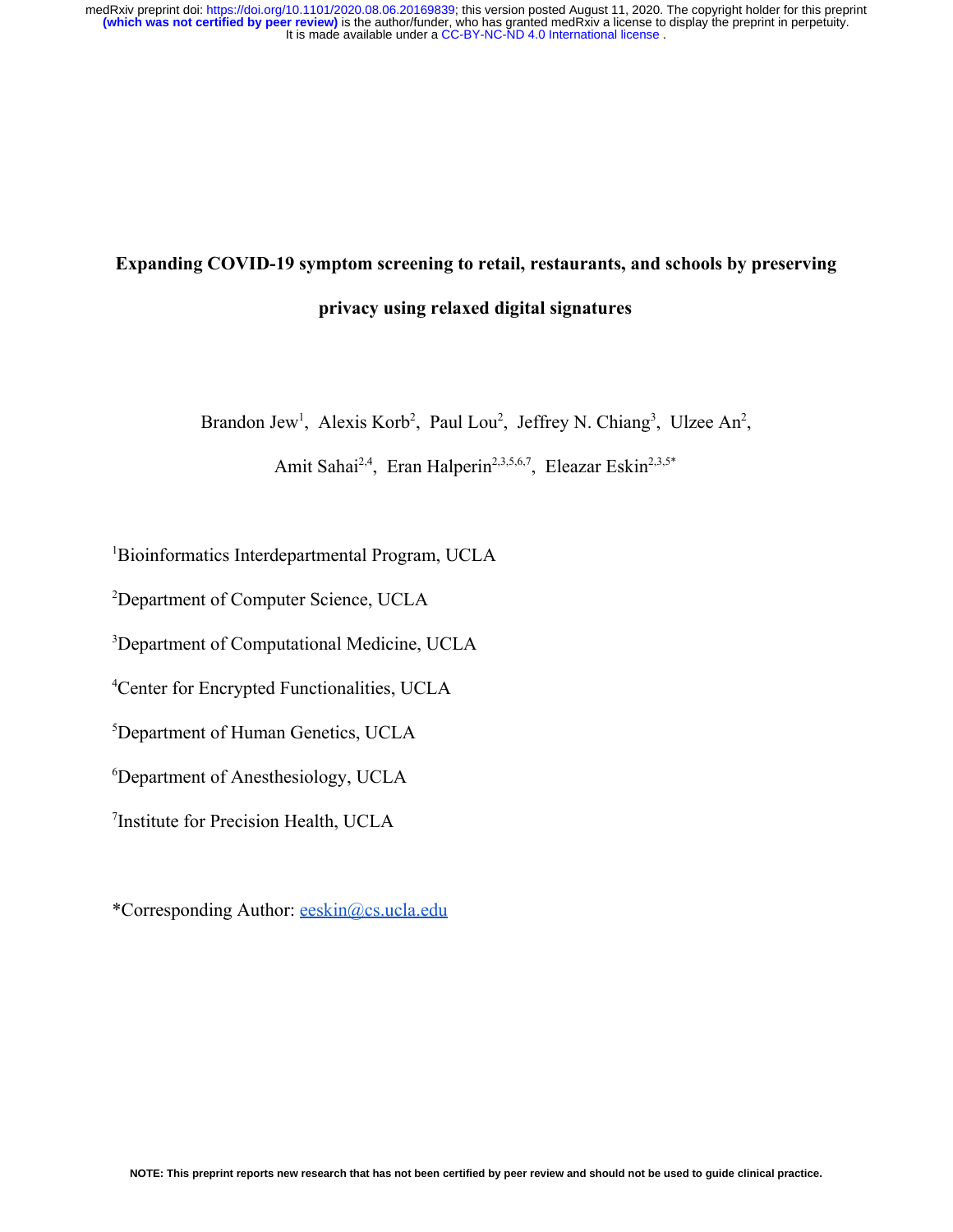It is made available under a [CC-BY-NC-ND 4.0 International license](http://creativecommons.org/licenses/by-nc-nd/4.0/) . **(which was not certified by peer review)** is the author/funder, who has granted medRxiv a license to display the preprint in perpetuity. medRxiv preprint doi: [https://doi.org/10.1101/2020.08.06.20169839;](https://doi.org/10.1101/2020.08.06.20169839) this version posted August 11, 2020. The copyright holder for this preprint

## **Abstract**

Symptom screening is a widely deployed strategy to mitigate the COVID-19 pandemic and many public health authorities are mandating its use by employers for all employees in the workplace. While symptom screening has the benefit of reducing the number of infected individuals in the workplace, it raises some inherently difficult privacy issues as a traditional approach requires the employer to collect symptom data from each employee which is essentially medical information. In this paper, we describe a system to implement Cryptographic Anonymous Symptom Screening (CASS) which allows for individuals to perform COVID symptom screening anonymously while avoiding the privacy issues of traditional approaches. In the system, individuals report their symptoms without any identifying information and are issued a completion certificate. This certificate contains a cryptographic code which certifies that the certificate was obtained from the screener after reporting no symptoms. The codes can be verified using a cryptographic algorithm which is publicly available. A standard cryptography approach to implement such a system would be to use digital signatures. Unfortunately, standard digital signatures have some limitations for this application in that the signatures are often hundreds of characters long and if the signature contains the name of the individual, then there is also a risk of compromising privacy. In our approach, we develop and utilize a relaxed digital signature scheme to provide 16 character long codes and handle names using equivalence classes which helps preserve privacy. Both of these extensions technically compromise the security but in a way that is negligible for this application. Our system can either serve the function of standard symptom screening system approaches for employees, but can also extend symptom screening to non-employees such as visitors or customers. In this case, the system can be utilized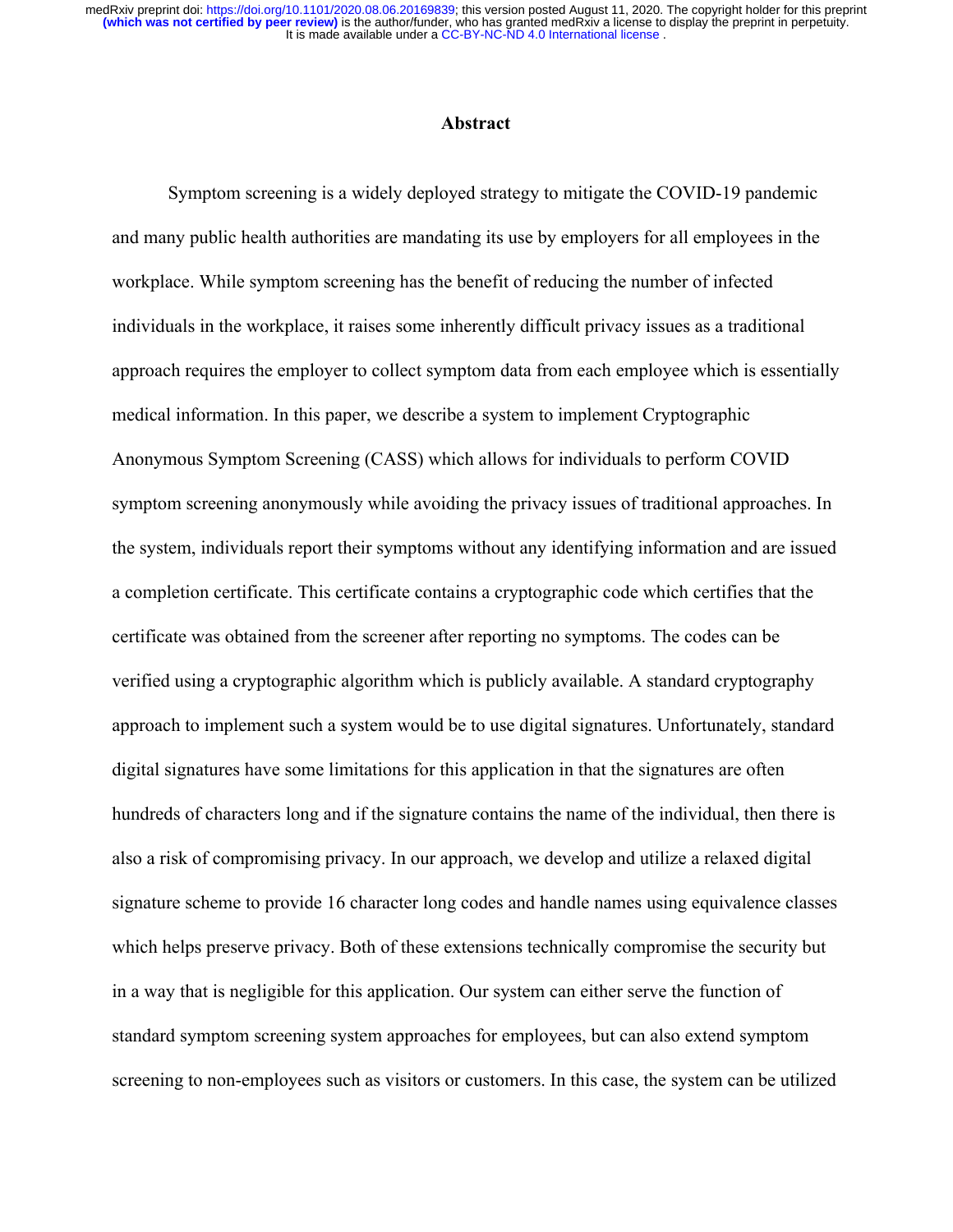in retail, restaurants and schools to ensure that everyone in the physical space, including

employees, customers, visitors and students have performed symptom screening.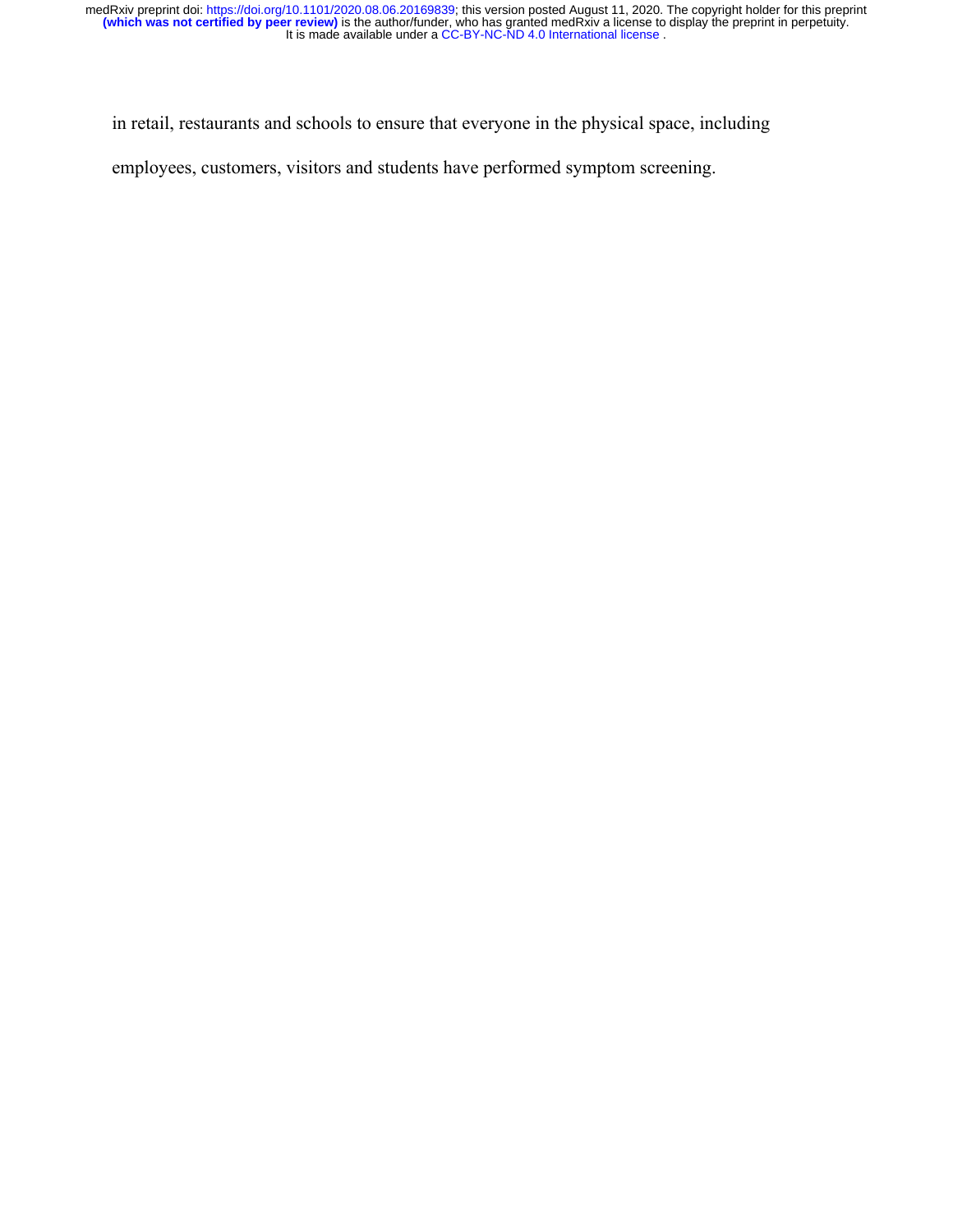# **Introduction**

As we start the process of reopening the economy and our society, critical infrastructure is being put into place to help manage the pandemic to suppress infection rates. This includes the widespread availability of testing, infrastructure for contact tracing, and symptom screening. Many public health authorities are mandating employers to implement workplace symptom screening. Symptom data has been widely collected to measure the state of the pandemic through surveys [\(Menni et al. 2020; Segal et al. 2020; Timmers et al. 2020; Drew et al., n.d.\)](https://paperpile.com/c/0gc7Xh/ZJhlu+7dIzB+mPMQ+HTryF) and analysis of this data combined with studies that collect symptoms in conjunction with diagnostic testing estimate that 60% of COVID-19 positive individuals have symptoms characteristic of infection [\(Nishiura et al. 2020; Mizumoto et al. 2020; Day 2020\).](https://paperpile.com/c/0gc7Xh/xGec5+pgrVp+9IG23)

These efforts have reinforced the need for systematic screening based on symptoms which can identify over half of COVID-19 infections. Such screening is used to help self-identify individuals with symptoms to reduce the number of individuals with infection in a workplace. Each day before reporting to a workplace, employees complete an online survey which asks for symptom information. Employees who are symptom free receive a certificate that can be used to gain entry to the workplace. Employees who report symptoms are prevented from coming to the workplace and prioritized for testing. These types of surveys are commonly performed by health care employers for their workers [\(Zhang et al. 2020; Lan et al. 2020;](https://paperpile.com/c/0gc7Xh/2gr4x+1CCZB+4EmPW+ctgRn) [Tostmann et al. 2020; Yombi et al. 2020\)](https://paperpile.com/c/0gc7Xh/2gr4x+1CCZB+4EmPW+ctgRn). For example, UCLA Health implemented such a system for its health care workers in early April. Other health systems have similar procedures and these efforts have been shown to identify individuals who are infected protecting other workers and patients. UCLA implemented a similar system for its campus in late April.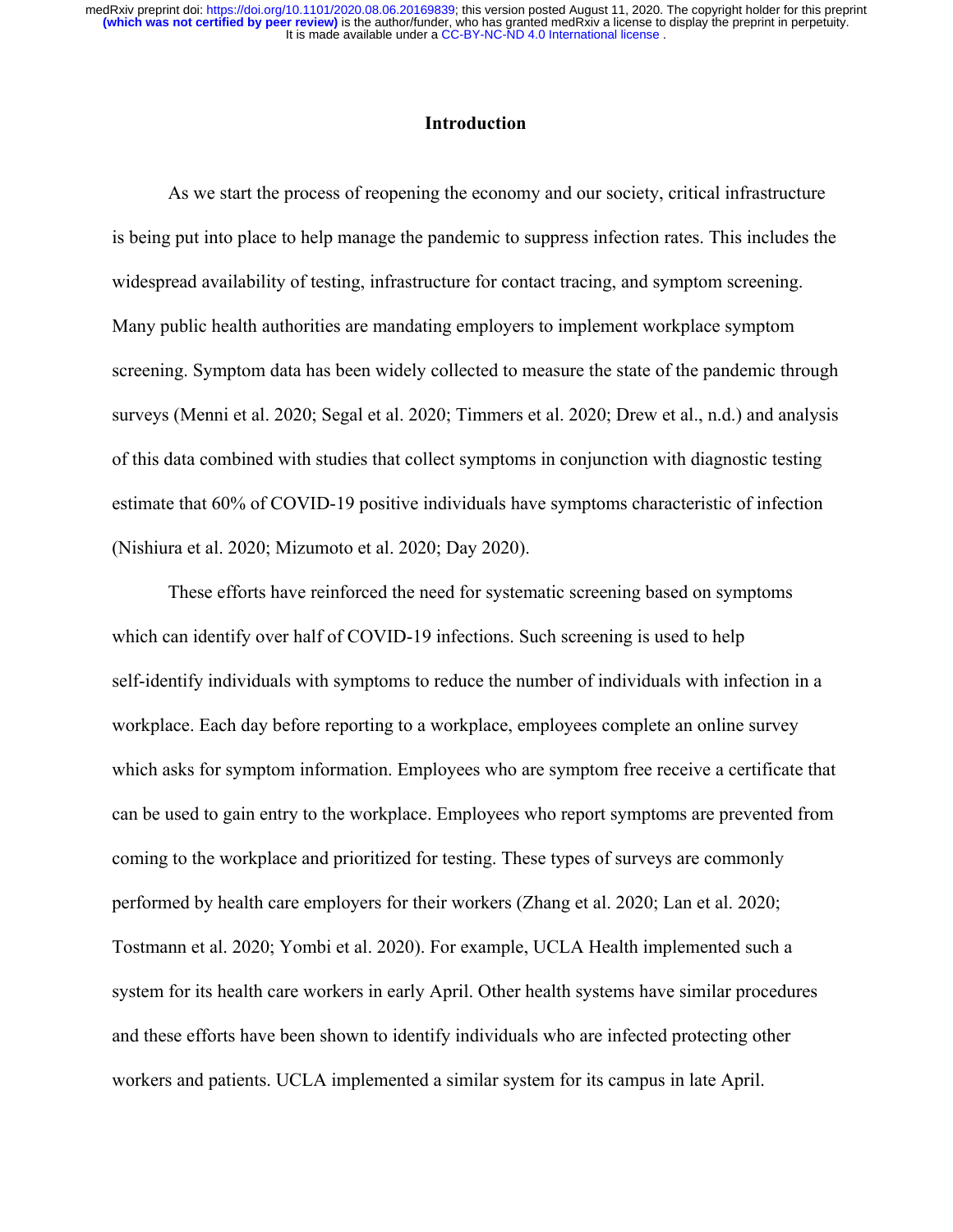Symptom screening is also considered a strategy to reduce risk when traveling [\(Gostic et al.](https://paperpile.com/c/0gc7Xh/BQYkk) [2020\).](https://paperpile.com/c/0gc7Xh/BQYkk)

There are some inherent logistical, privacy and legal-related challenges to implementing workplace symptom screening [\(Kitchin 2020\)](https://paperpile.com/c/0gc7Xh/Cz4ef). When an employer deploys a symptom screening system, the employer is collecting and storing medical information on the employees. There are also complex legal and privacy issues related to who can access that information and what happens if the information is accessed inappropriately. In addition, employees are not the only individuals in a workplace. Customers, visitors and other individuals may also be carriers of infection, yet not subject to symptom screening. However, how to address logistical, privacy and legal-related challenges for non-employees are potentially even more challenging. Despite these challenges, symptom screening does have a clear positive effect on reducing infection rates.

We propose a technological solution to the privacy issues in performing workplace symptom screening, Cryptographic Anonymous Symptom Screening (CASS). In our solution, participants will use a third party symptom screener anonymously. They provide symptom information to the third party hosted system but not any identifying information. If they are symptom free, they are issued a symptom free completion certificate that provides evidence that they took the screener and reported that they are symptom free and also records a specific hour of the day that the screener was taken. As no identifying information is collected by the screener, the certificate contains no identifying information. We refer to this type of certificate as an anonymous completion certificate. The certificate can then be shared with the employer in order to gain access to the workplace. The certificate contains a type of "digital signature" issued by the screener which certifies that the individual completed the survey and reported no symptoms.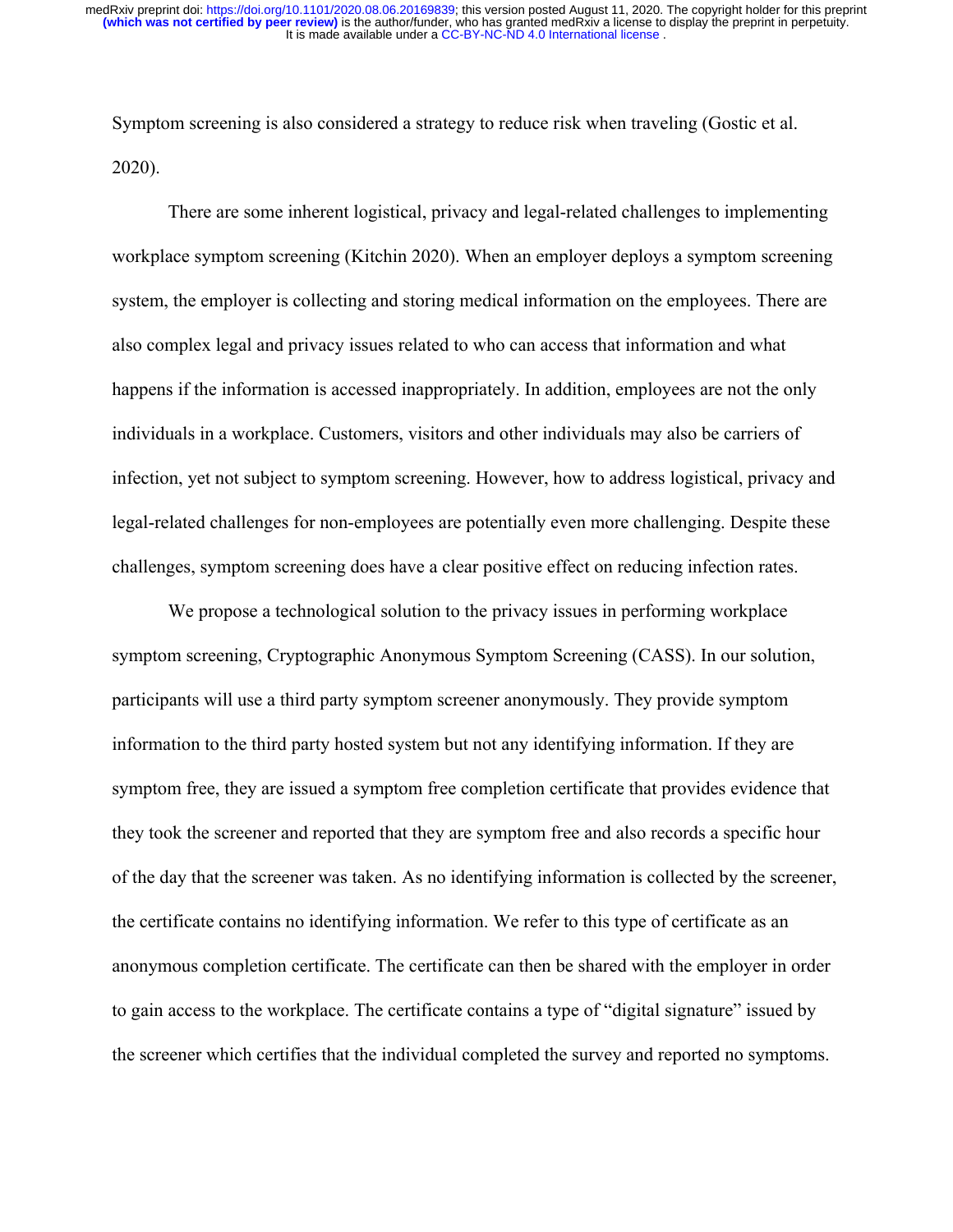The digital signature can be verified as valid by the employer. Digital signatures are a widely utilized cryptographic technique [\(Rivest, Shamir, and Adleman 1978\)](https://paperpile.com/c/0gc7Xh/I9ms) with many applications including public-key infrastructures (PKI) in the form of TLS/SSL. Since it is virtually impossible to forge a valid digital signature, by verifying the signature, an employer can confirm that an individual reported as symptom free to the third party screener.

Unfortunately, standard digital signatures have some limitations for this application in that the signatures are often hundreds of characters long. Such a long signature is not practical to use on a daily symptom free certificate. Some individuals will print their certificates so that the digital signatures will need to be entered manually into a verification system. Other individuals would want their signature embedded in a URL. In our approach, we present a novel relaxed digital signature scheme to provide 16 character long codes. The tradeoff is that while standard digital signatures can encode an exact timestamp, our codes can only encode a specific hour of the day. However, for our application, this tradeoff is completely acceptable since we are interested in knowing whether or not an individual is symptom free in the last 24 hours and do not need the exact time. Our cryptographic algorithm still makes it impossible to guess a valid code, similar to standard digital signatures, which prevents circumventing taking the survey.

Everyone who completes the screener in a specific hour and reports no symptoms will receive the same completion code on their certificates. Even if the employer is able to obtain access to the third party symptom screener (which they can not) they would not be able to distinguish between the many individuals who share the same code. While it is possible for someone to complete the screener and then share their anonymous certificate with someone else to avoid taking the screener, we feel that this is acceptable because this gives confidence to the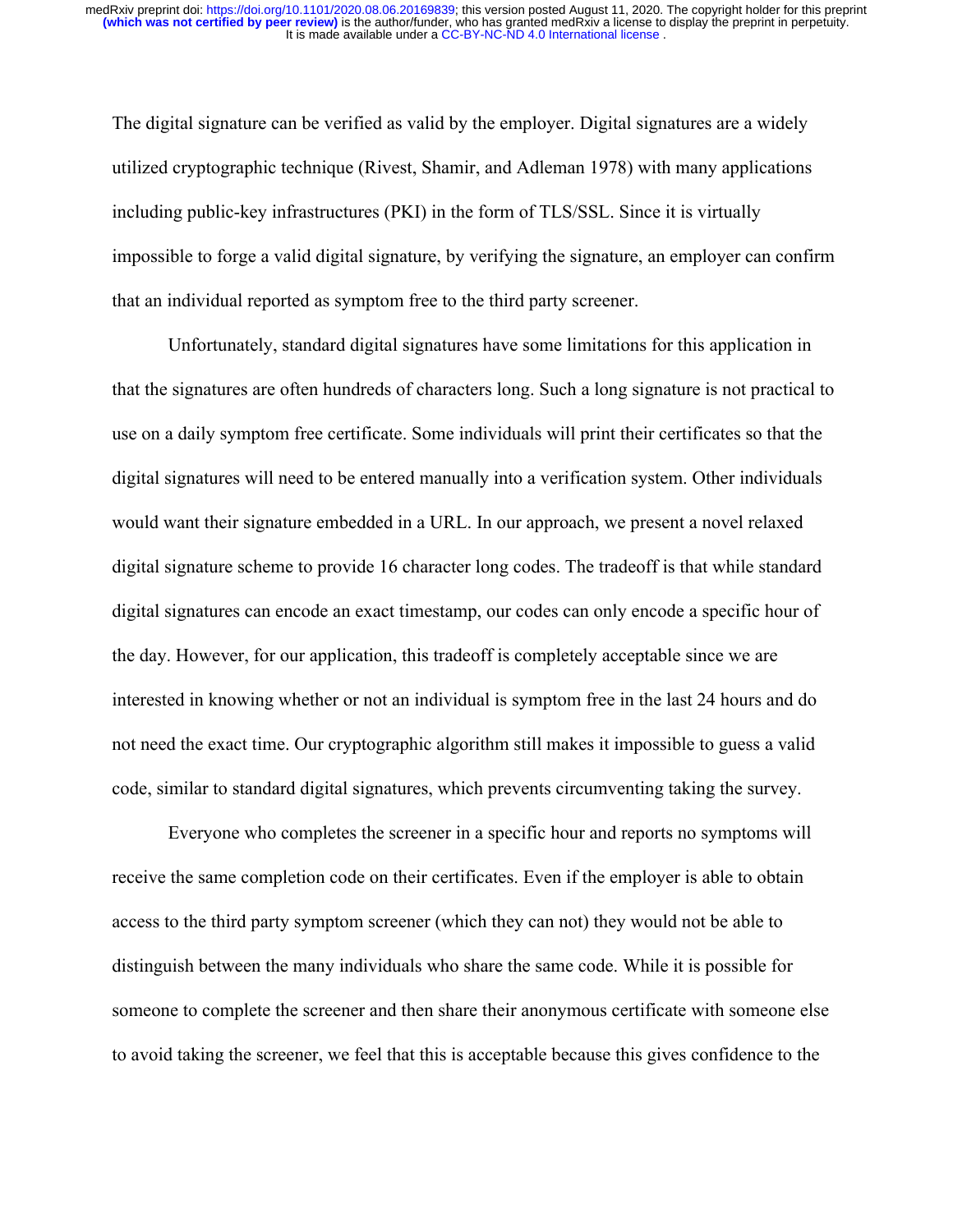participants that their privacy is protected. In practice, it is much easier for an individual to fill out the symptom survey than to obtain someone else's anonymous certificate.

In some environments, the concern about sharing anonymous certificates is unacceptable and they would prefer certificates with identifying information on the certificate. Our system can also issue symptom free completion certificates with an individual's name or other identifier on the certificate. This is also possible with standard digital signatures as it is standard to include a name in the signature which can be validated. If the name is changed on the certificate then the signature will no longer match and can easily be identified as invalid. Unfortunately, using standard digital signatures then undermines the privacy protection of the system as the third party screener will need to know the name of an individual filling out the survey to create the digital signature. To preserve privacy in our approach, we extend standard digital signatures to use name equivalence classes which are groupings of names. All certificates issued during a specific hour with names within an equivalence class will have the same code. The third party screener does not obtain the actual name of the individual but only the class and if there are many people taking the survey each hour, there will be many individuals in each class so privacy will be preserved. If an individual tries to change the name on a certificate, it will only still be valid if the two names are in the same class, but with the large number of classes, this is unlikely to be practical and has a negligible effect on security.

We note that because CASS preserves privacy, CASS has the potential to have additional applications beyond employee symptom screening. For example, retail stores or restaurants can use such a system for symptom screening their customers. Schools can use such a system for parents to report the symptoms of their children before bringing them to school.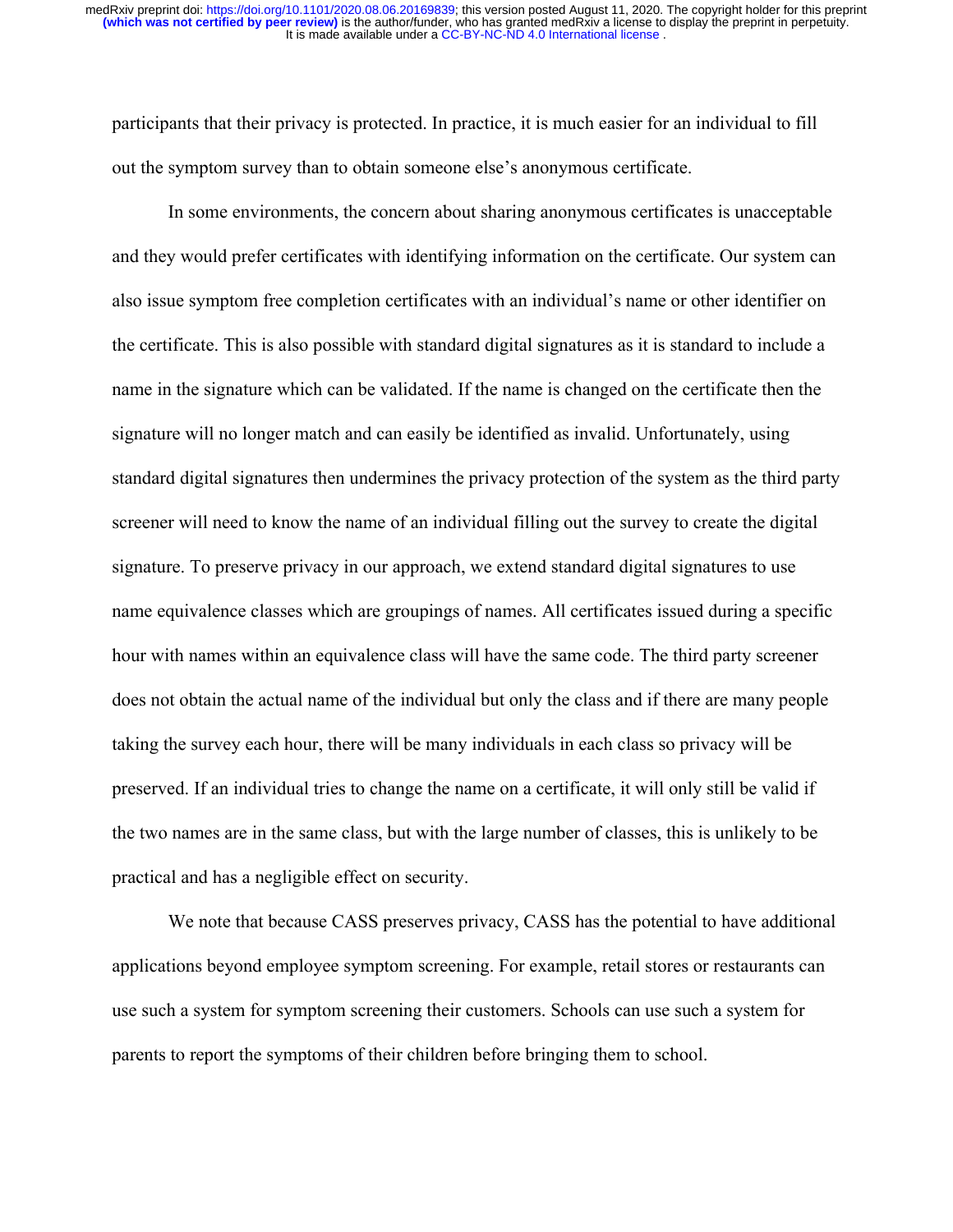At UCLA, we implemented CASS and have made the system available to the community. In our implementation, the symptom free completion certificates are designed so that they can be displayed on a mobile device and they change color over time. A completion certificate is blue when the symptom survey was taken in the last 24 hours. It turns yellow between 24 hours and one week and turns red after one week.

#### **CASS System Overview**

We describe our system by first contrasting to traditional symptom screening. In traditional symptom screening, there are two relevant entities. We refer to the individual who is screening themselves as the user. We refer to the organization that is requesting that the screening is being performed as "the organization" which is often an employer, but could also be a university or other entity that wants to make their location safer. The organization implements a screening system which is usually a software that they install which collects user symptom information and if a user is symptom free, they are issued certificates that clears them to be able to enter the workplace. The organization maintains the database of user symptom information which creates some legal and privacy challenges.

Our approach, Cryptographic anonymous symptom screening (CASS), allows for symptom screening without compromising privacy which is enabled by extending digital signatures in two ways. In CASS, there is a third relevant entity which is a third party screener that hosts the screening system and a fourth entity which is the verification system. Users report their symptoms to the third party screener and if the user reports that they are symptom free, they receive a symptom free certificate providing evidence that they completed the screener and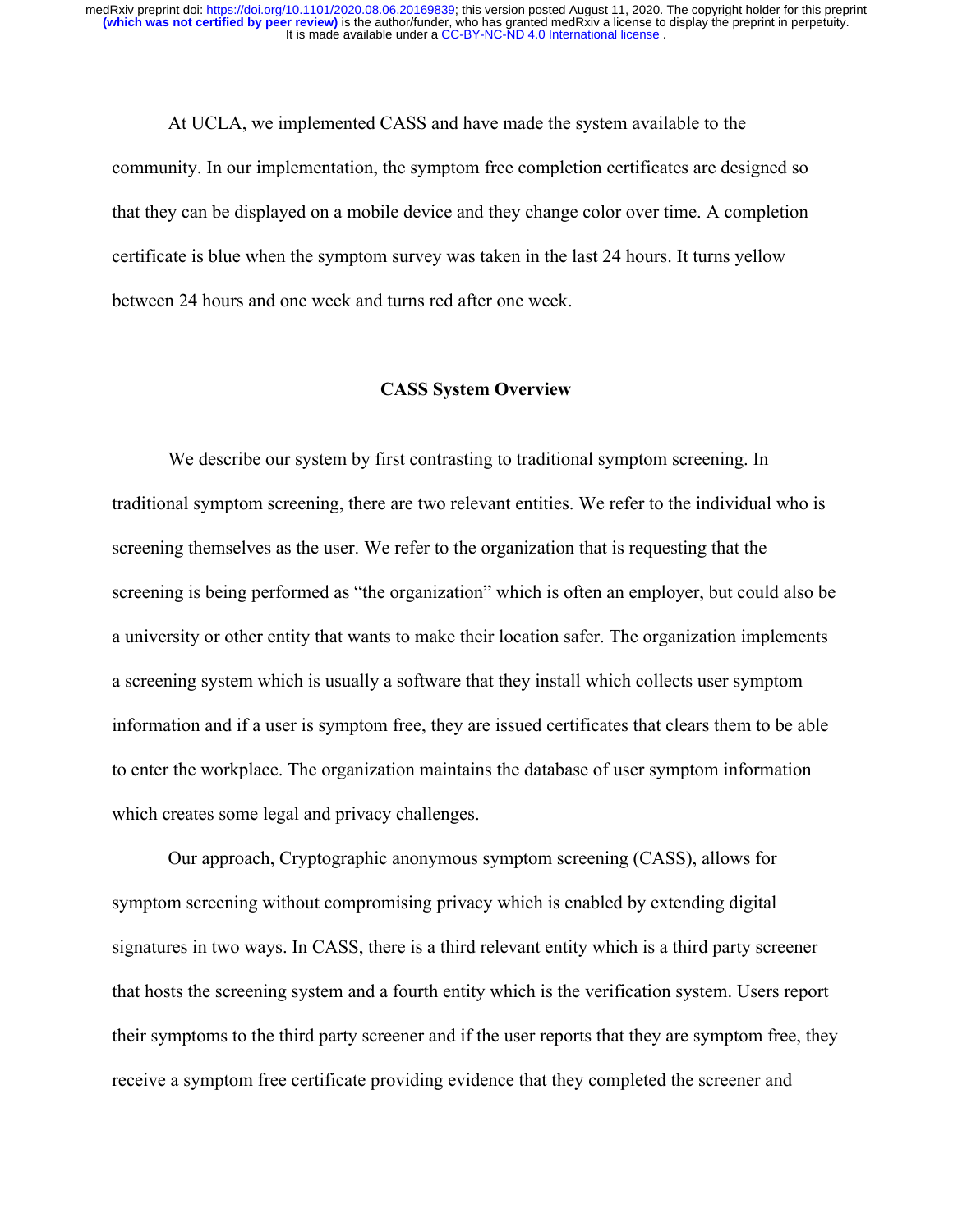reported no symptoms. Users can show this to their organization and the organization can verify the authenticity of the certificate using the verification system. In order to preserve privacy, a few conditions must hold. First, the user only shares symptom information with the screener, but not any identifying information. If the user is symptom free, the user receives a symptom free completion certificate which can be shared with the organization. Second, other than obtaining the certificate directly from the user, the organization does not receive any symptom information about the user. Third, the organization can not access the symptom data of the users.

For the system to be effective, the organization needs to have some guarantee that if a user has possession of a symptom free certificate, the user entered symptom free data into the screener and obtained a certificate. We use a novel relaxed digital signature scheme for this application. The certificates issued by the screener contain code which is effectively a digital signature so that they can be verified as authentic by the organization using the verification system. Unlike traditional digital signatures, our codes are only 16 characters long.



**Figure 1. Examples of anonymous symptom free certificates.**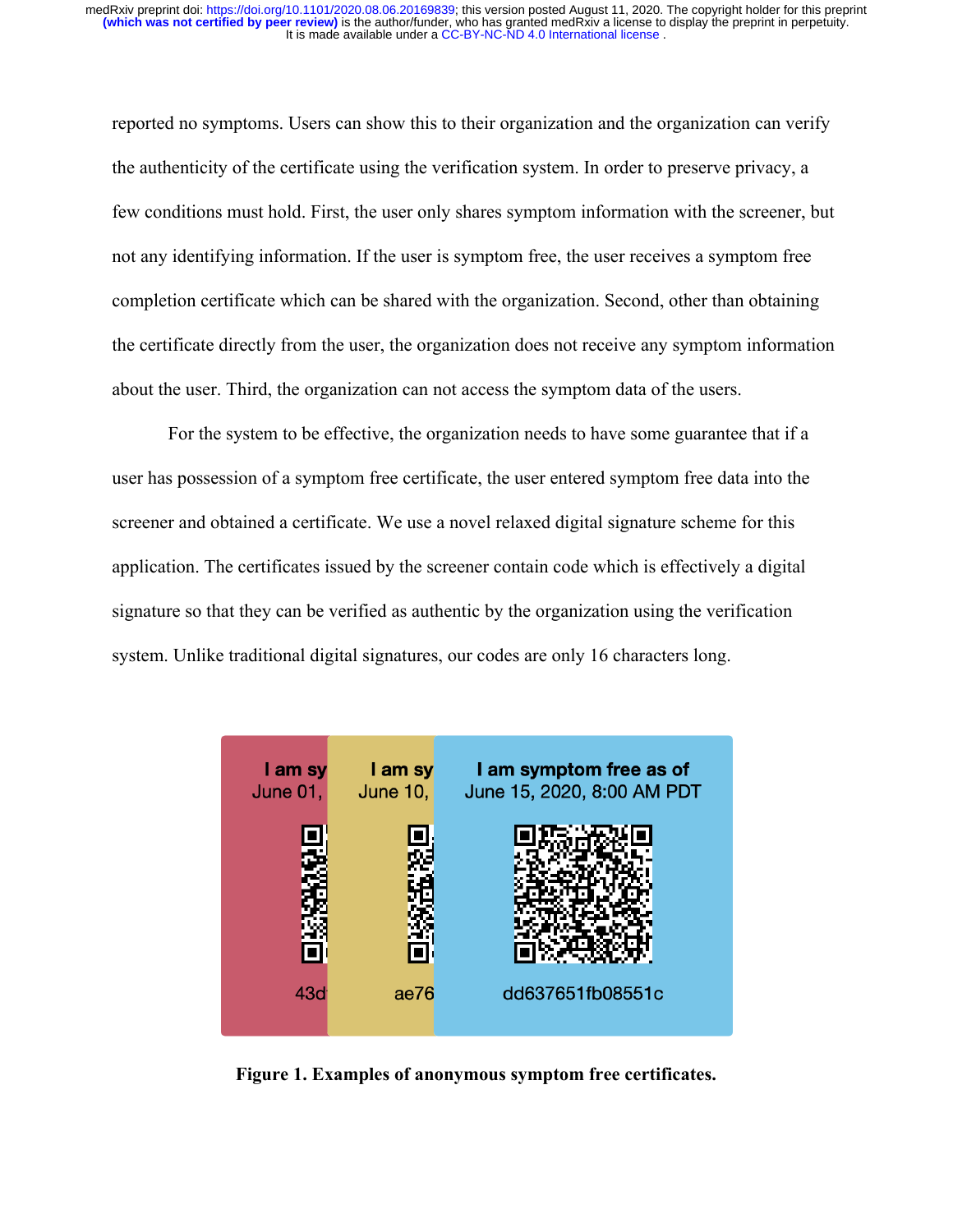We implemented CASS at UCLA and provide both a third party screener and a verification system to support anonymous and named certificates. In our implementation of the system at UCLA, the verification system visualizes the code as a certificate taking advantage of the fact that the code encodes the time the symptom screening was performed. On the certificate, the code is both written and encoded in a QR code. A code can be verified to be authentic using the verification system. Similar to digital signatures, because of the cryptographic algorithm, it is extremely difficult to obtain a valid code without getting it from the system. In our implementation, the color of the certificate shows how recent the screening was performed. Blue signifies within 24 hours, yellow signifies within a week and red is older than one week. On the certificate is also the time that the screening was performed. The certificate is designed to be displayed on a mobile phone but can also be printed out. Using a mobile device, the QR code on a certificate can be scanned to verify that it is valid. Examples of anonymous certificates are shown in Figure 1.

An issue with anonymous certificates is that it is possible that a user can obtain a certificate from someone else without taking the screener and for some organizations this is a problem. Our implementation also supports named certificates where a name or other identifier is displayed on the certificate. Similar to a digital signature, the code on a named certificate corresponds both to the time the symptoms were reported and is tied to the name or identifier on the certificate. If the name is changed, then the certificate will no longer be valid. Named certificates present an additional privacy challenge in that the symptom screener must know the name to issue the right code. We address this issue by instead of using the name or identifier, we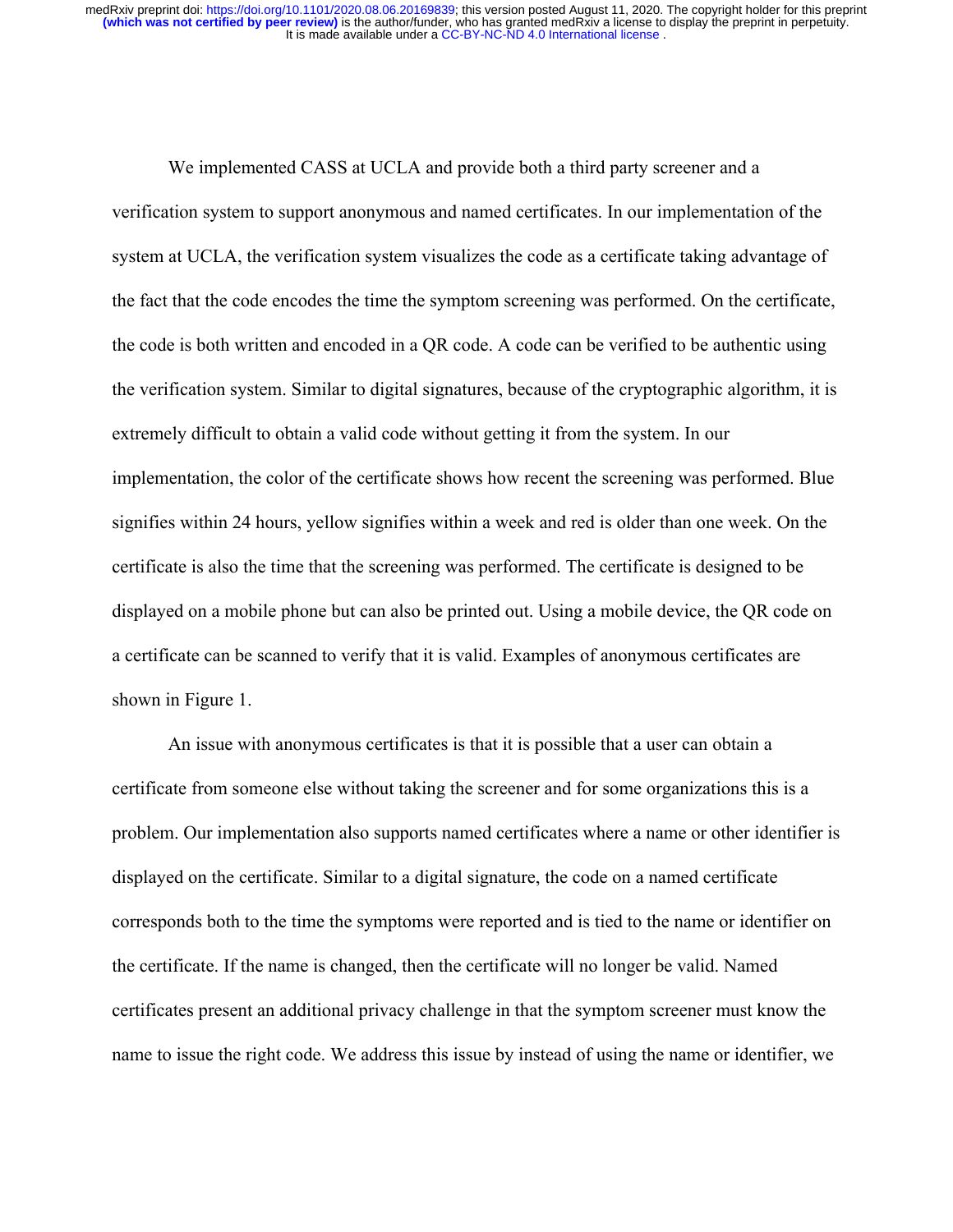group names into equivalence classes which we call name variants. Each name or identifier is assigned a name variant which is a number between 1 and 10,000. The issued code matches the specific number. If someone modifies the name or identifier on the certificate, the number corresponding to the name will have a 99.99% chance of being different from the number of the original name which will make the certificate invalid. This prevents individuals from sharing symptom free certificates and ensures that they themselves completed the screening, further increasing the security of the system. To preserve privacy, the screener only obtains the information of the name variant or which number a specific name or identifier corresponds to and not the actual name or identifier which is all that is necessary to issue the correct code. If there are many individuals who are using the system, there will be many using it in each hour with identifiers that map to the same name variant which will provide privacy. The verification system takes as input the code and the name and will verify that the code matches the name. The verification system displays the name on the certificate if it's valid. An example of a named certificate is shown in Figure 2 and can also be validated using the QR code.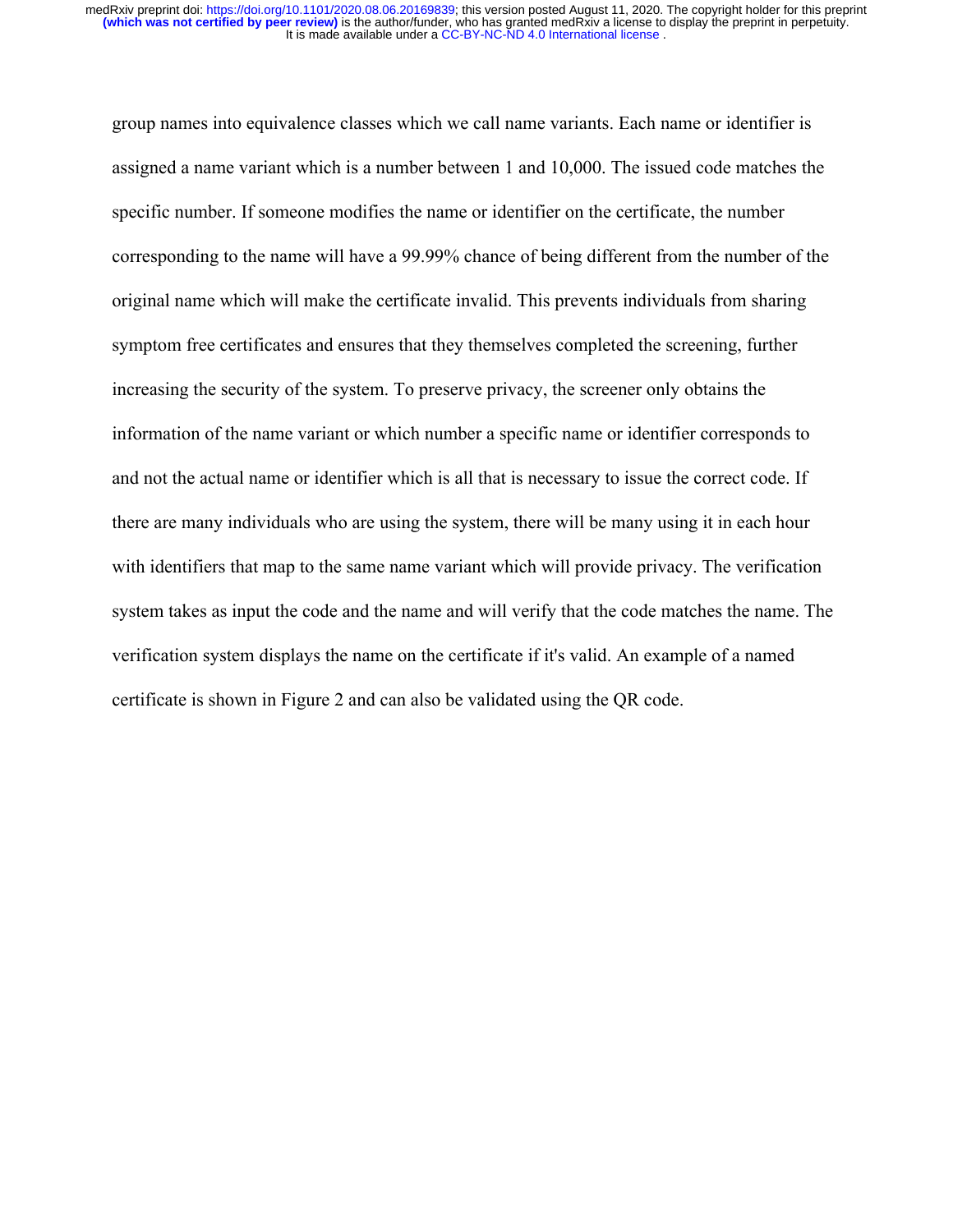

**Figure 2. Example of named symptom free certificate.**

We note that any organization can implement their own validation system which can integrate into their own internal systems. If an organization implements their own validation system, then the names or identifiers on the certificates would only be shared internally.

# **CASS Cryptographic System**

#### *Standard Digital Signatures*

One key property that CASS aims to achieve is a separation between the organization and the third party screener that receives symptom information from users. Namely, the organization wants to have reasonable confidence that each employee has completed the screener, but should not be privy to the private health information that is revealed by the employee to the screener. In order to do this, we need a way for the screener to provide a certificate to the user that a survey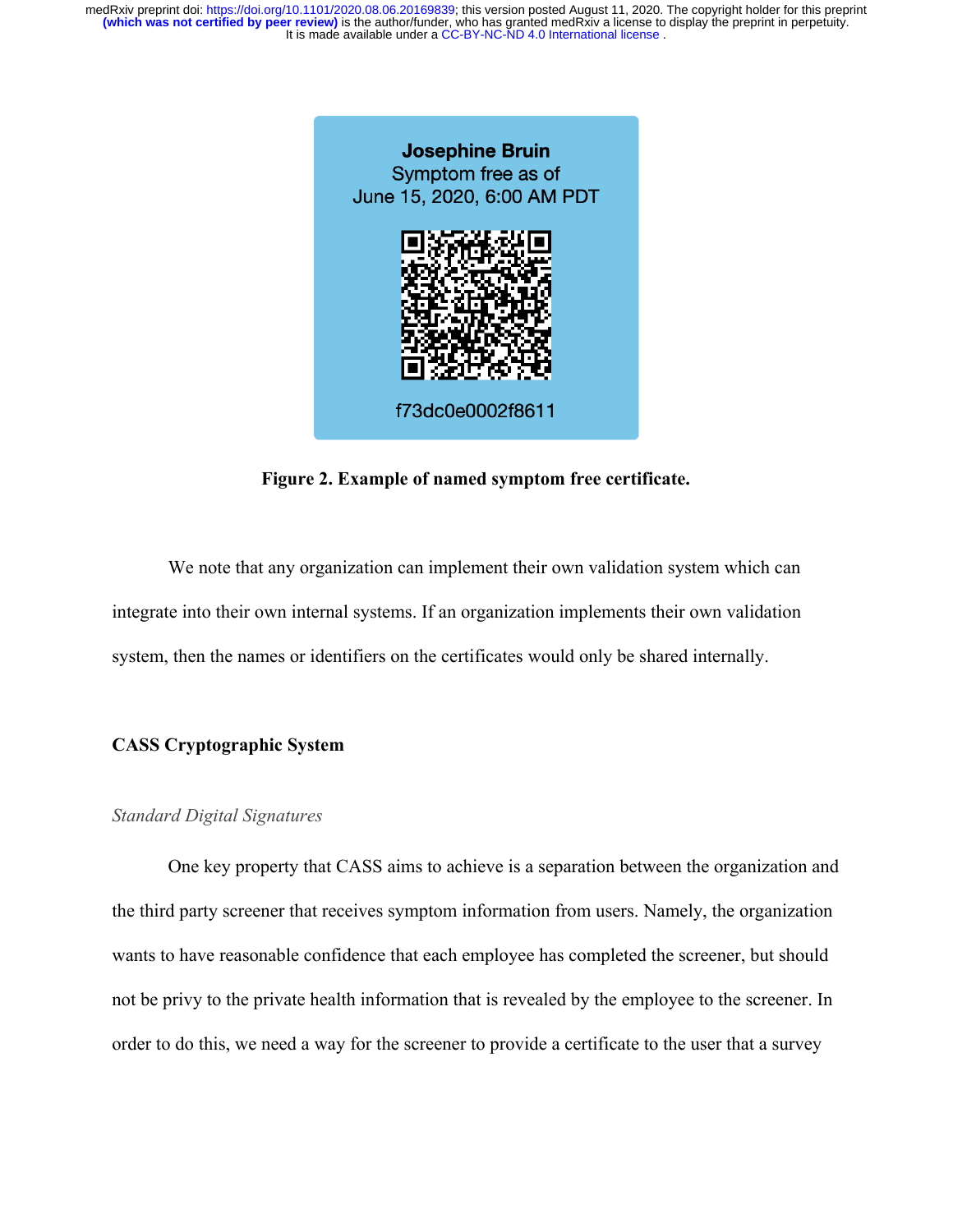has been completed, that the organization can check without needing to contact the screener. Cryptography offers a well-known solution to this problem, namely, digital signatures.

Digital signatures are defined by a signing and a verification algorithm. In the classic scenario, there are two parties--a signer, Sam, and a verifier, Vivian. Sam wants to send Vivian a message AND wants to guarantee the authenticity of his message where authenticity means guaranteeing the message indeed originated from Sam and was not tampered with in transit. Sam guarantees authenticity by producing a digital signature on the message that only he could reasonably produce. In our scenario, Sam has a public and private key pair. Sam runs the signing algorithm on said data or message with his private key to produce a digital signature for that piece of data or message. He then sends the signature along with the message to Vivian. Since Sam's public key is accessible to anyone, if Vivian receives the purported message and signature from Sam, Vivian can run a verification algorithm that takes as input the message, Sam's digital signature, and Sam's public key. If the message from Sam is untampered and was signed with Sam's private key, then the verification algorithm will approve the message as Sam's. A secure digital signature scheme guarantees that with high probability, no reasonably computationally powerful malicious individual can forge a signature on some message when the malicious individual has no access to the private key of the individual they impersonate.

In our setting, the survey system generates a public-private key pair. Then, digital signatures can be signed on a completion code by the survey system when an individual completes the survey. The organization can then verify that the completion code was indeed signed by the survey system. A secure digital signature scheme guarantees that no reasonably computationally powerful malicious individual can forge a signature on a completion code.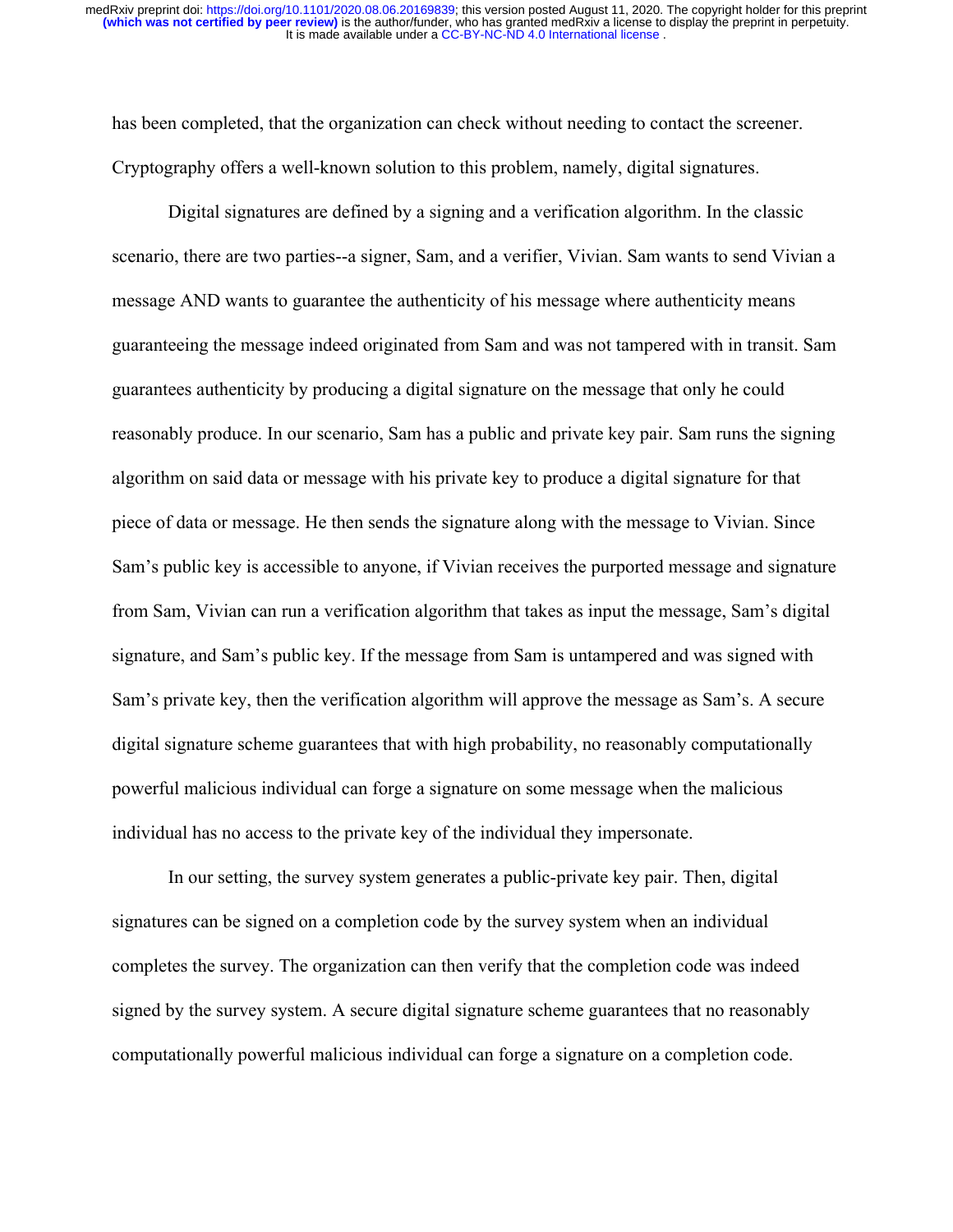However, as we now discuss, because usability is of paramount importance to CASS, we cannot use digital signatures as they exist today. State-of-the-art digital signature schemes require certificates to be of size at least 154 bits, which if expressed in hexadecimal, would be 39 symbols long [\(Boneh, Lynn, and Shacham 2004\).](https://paperpile.com/c/0gc7Xh/Hade) Because users must present certificates to their organizations daily, allowing them to be embedded in URLs or even having them printed on paper makes them more practical and more likely to be used. Since the public health benefits of such a system directly depend on how compliant employees are and this it is critical that these certificates be as short as possible. In particular, we impose on ourselves a limit of at most 16 hexadecimal characters, so that even if a user must type in this certificate by hand, it would be similar to typing a credit card number (16 decimal digits). To accomplish this, we take an alternative route, which achieves a moderate level of security, as detailed below, while still allowing for very short certificates.

## *Relaxed Digital Signatures*

We provide moderate cryptographic security to encourage participants to take the survey. Since taking the survey is simple to do, we only provide security appropriate to the difficulty of behaving honestly. Though we could have used digital signatures or stronger security notions, doing so would have increased the size of the completion code, the runtime, and the complexity of the system. We believe that our simplicity, usability, and efficiency versus security tradeoff is appropriate since the survey takes only a few minutes to complete.

The CASS completion code generator is a software that is hosted by the third party screener. To generate completion codes, CASS first generates a secret random string r of length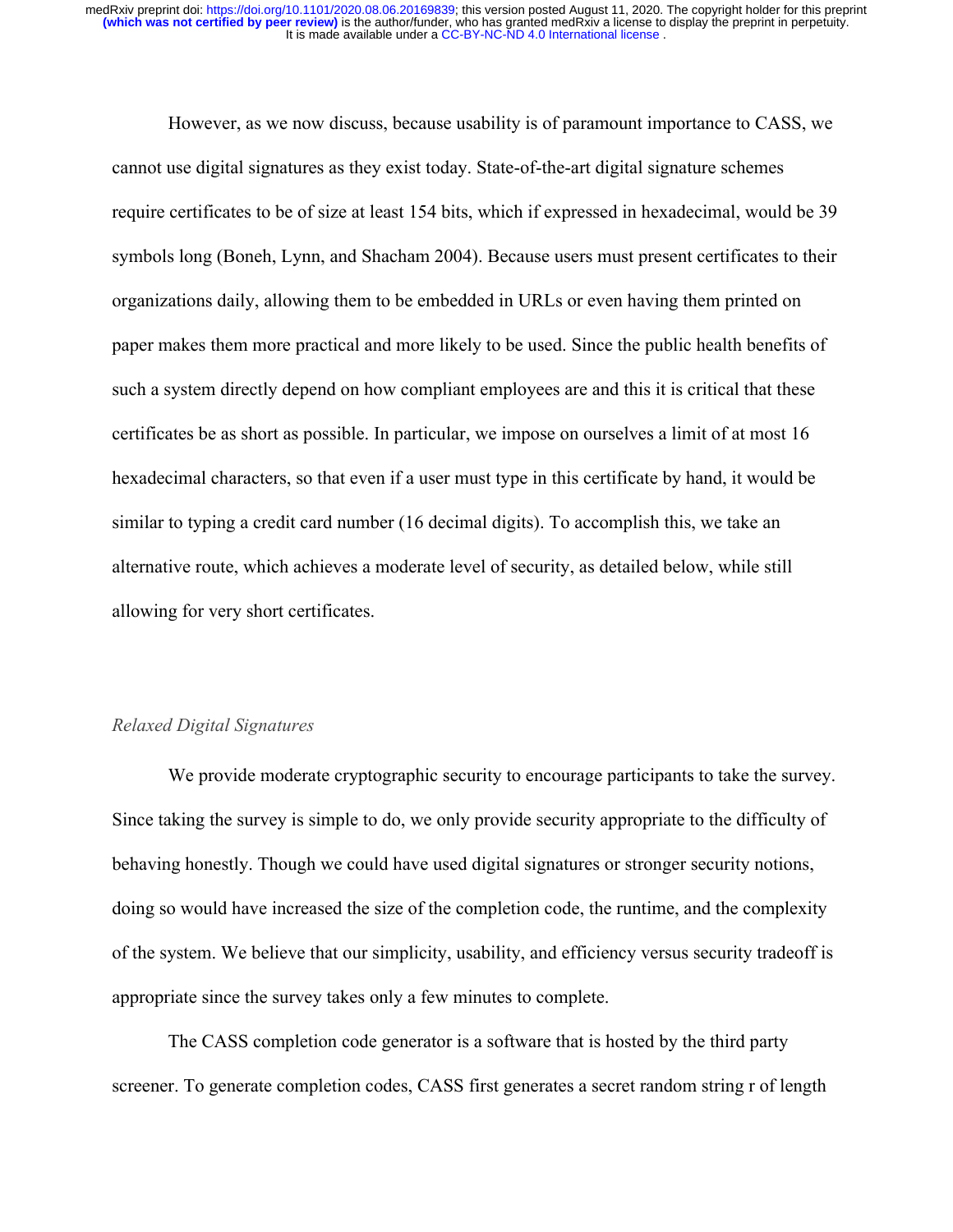16 bytes. Let K be the number of name variants supported by the system. A value  $N \in [0, K-1]$  is calculated from a user's name by computing the SHA-256 hash and reducing this value modulo K. For an anonymous name code, the value N is set to 0. Given N, and at day D and hour T that the survey is completed, CASS computes the following value A, called a "raw code", by computing the SHA-256 hash of these values concatenated:

 $A = SHA-256(0, r, T, D, N)$ 

The output of SHA-256 is a string of hexadecimal values. The actual completion code, B, given to the user will be prefixes of the raw code. Namely, B is the first 16 characters of A. Thus, each code will look something like this: 3239c5bd01d861b6.

Without knowing r, the probability of successfully guessing a valid receipt is roughly  $2^{4*16}$  to 1, or less than one in 64 trillion. Furthermore, every day, CASS also chooses, for each hour and each name code, a random integer salt between 0 and 10,000 inclusive. It then computes the following verification code, C, by prepending the salt and hashing B:

$$
C = SHA-256(salt, B)
$$

Note that only 24\*K values of verification codes (one for every name code) must be computed each day by CASS. There is a public website that will hold all the verification codes computed each day, which will be made public at the start of each day.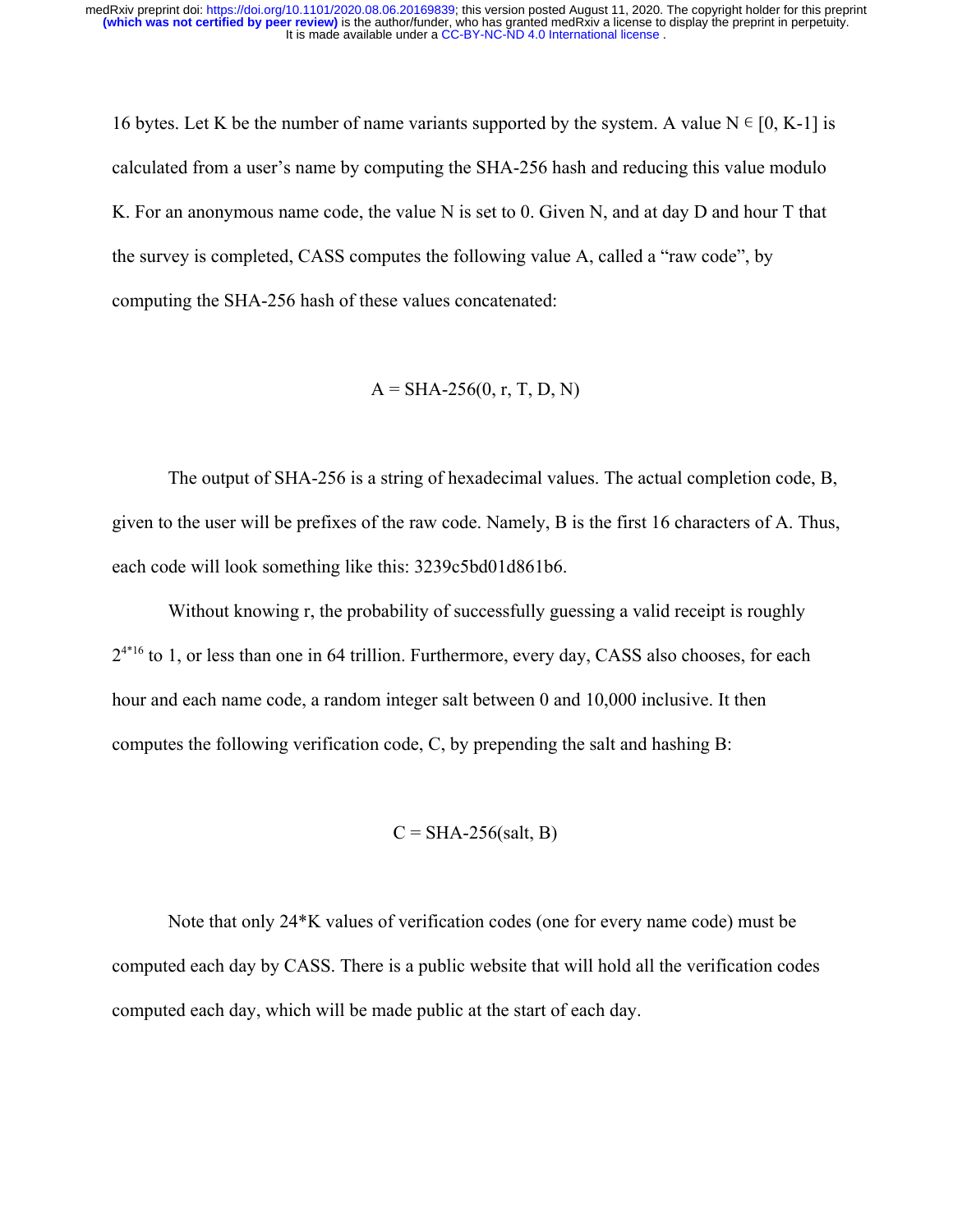The CASS completion code validator is a software that can be executed on a website, or using desktop software. Every day, the software will obtain the list of all verification codes from the public website. When an organization receives a potential code from a user, they can enter the receipt into the software. Given this receipt, E, the software will compute potential verification codes, F, by hashing with each possible salt value:

For  $i = 1$  to 10,000:

 $F = SHA-256(i, E)$ 

If F in verification codes, return T, D, N.

Return error.

Each potential verification code is checked against the verification codes for each hour stored in the software. If the potential verification code matches, the software returns the day, hour, and name variant for which the code matched. If the potential code does not match any of the verification codes, then an error is displayed, and the offending code is displayed as being invalid.

## *Threat Model*

We again emphasize that we do not guarantee computational security against forging or cheating behavior. Our scheme makes a reasonable tradeoff for usability compared to digital signatures. Nevertheless, the CASS completion code offers some computational deterrence to a would-be forger or survey completion cheater.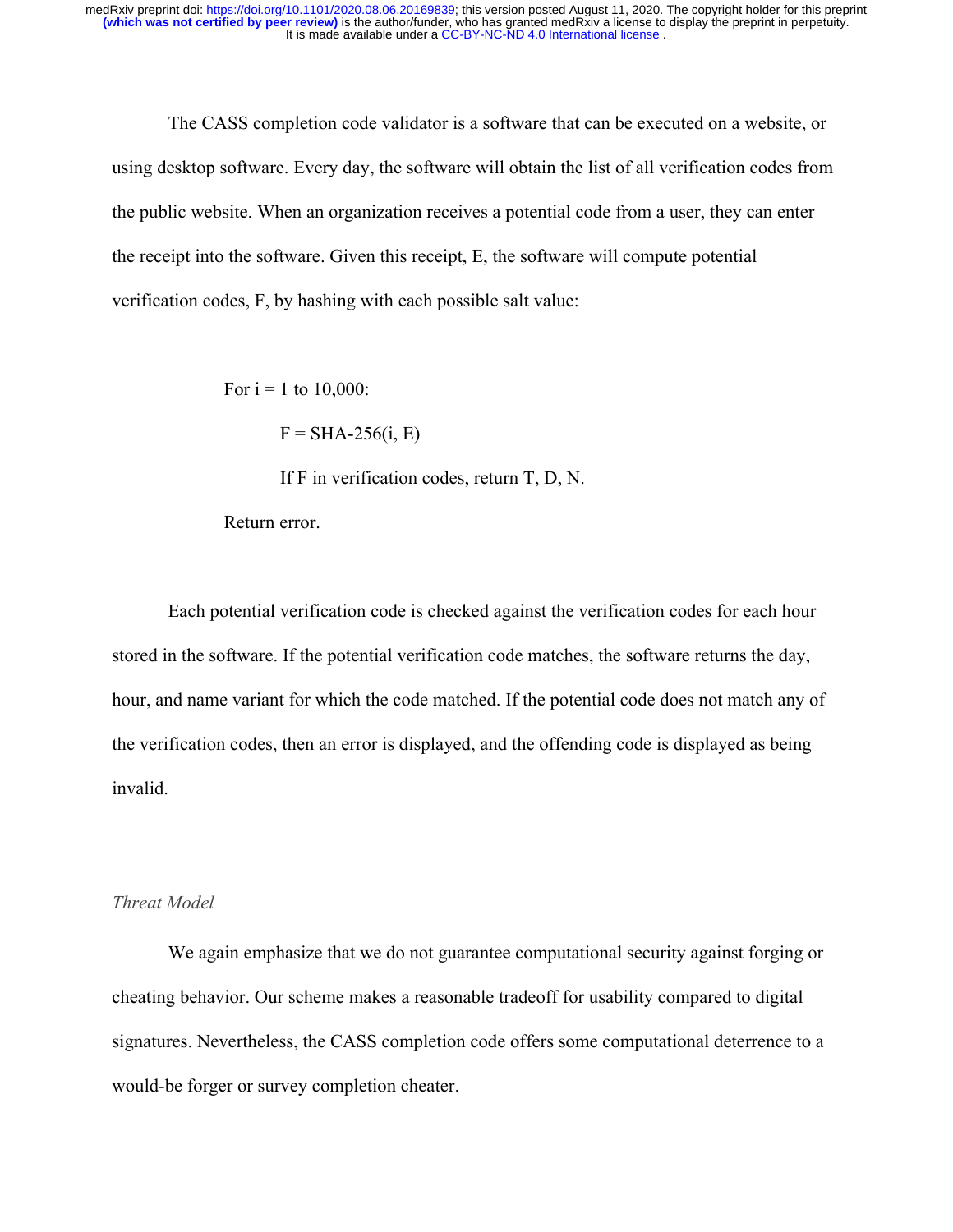Consider the following security analysis on the completion codes. Suppose an adversary wanted to gain a valid completion code without taking the survey. Using only the public verification codes, it is computationally infeasible to generate a valid completion code for a chosen name, day, and time stamp. If we model SHA-256 as a random function, then the probability of an adversary generating such a completion code is less than 2-77. In particular, this probability is computed by observing that an adversary would have to guess the random 16-byte string (probability of  $2^{-64}$ ) and a salt value ranging in the interval of integers between 0 and 10,000 (probability of 2-13). In other words, the expected number of guesses a user would have to make is  $2^{77}$ .

Adversaries may have friends who have completed the survey and are willing to share their completion codes with the adversary. In the variant where we do not include the individual's name, then there is nothing to stop the adversary from using one of their friend's codes. However, in the named variant, then if we model SHA-256 as a random function, the probability that the code of any given friend is also usable by the adversary is less than 1/K, where K is the specfiable number of name classes/variants being used. In particular, in this implementation,  $K = 10,000$ . We note that a friend could take the survey under the adversary's name, but think that the incentive for this is low.

The completion codes cannot leak any information about the survey takers apart from the hour in which they took the survey and their name (if we use the named variant of the completion code). This is because the completion code is computed independently of all other personal information.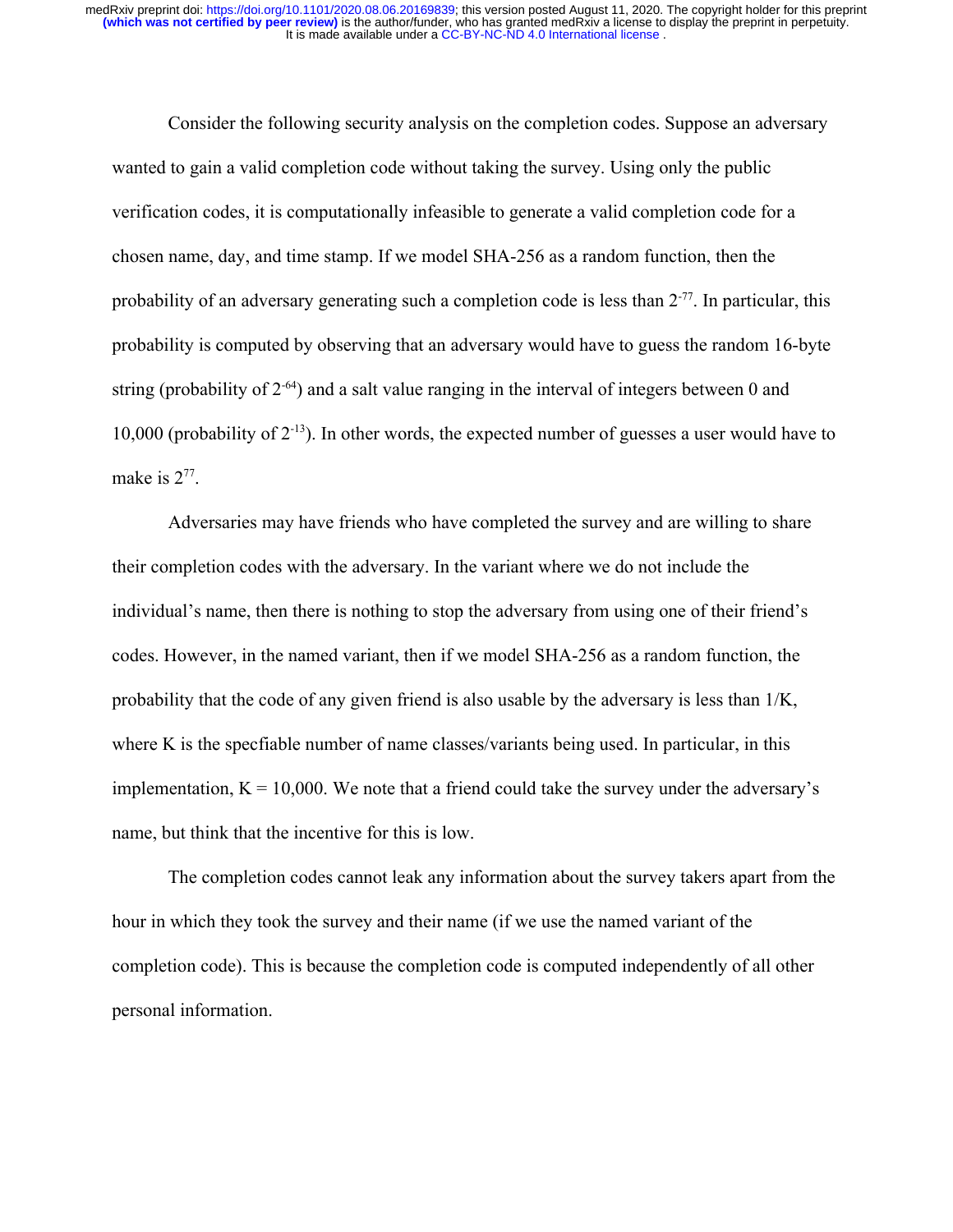#### **Discussion**

We present an approach for COVID-19 symptom screening which preserves privacy enabled by cryptography. In our approach, users provide their symptom information to a third party screener and if they report no symptoms, they are issued a symptom free certificate. We developed a novel relaxed digital signature scheme to provide a code on the certificate to certify its authenticity. The scheme enables codes that are much shorter than standard digital signatures to increase the usability which will increase the compliance by users resulting in a greater positive effect on public health.

Employee symptom screening in the workplace is being mandated by many public health authorities to increase the safety of the workplace and help control infections. Privacy issues complicate the deployment of symptom screening even for employees. However, employees are not the only individuals in the workplace and for non-employees, the privacy issues are even more substantial. Since our approach does preserve privacy, our system can be easily extended to all individuals who are present in a workplace.

Since our approach preserves privacy, it can be used in many more scenarios where privacy issues are even more sensitive. One example is that our approach can provide symptom screening for retail customers or restaurant patrons. For this to be enabled, a sign outside the business would ask customers to go to the screener website to obtain their certificate which they can show upon entry. Another example is that the approach be used to symptom screen children at both daycares and schools. In this application, parents would fill out the symptom screener on behalf of their child and then show the certificate to the school or daycare when they drop their child off. These types of applications are substantially facilitated using an anonymous symptom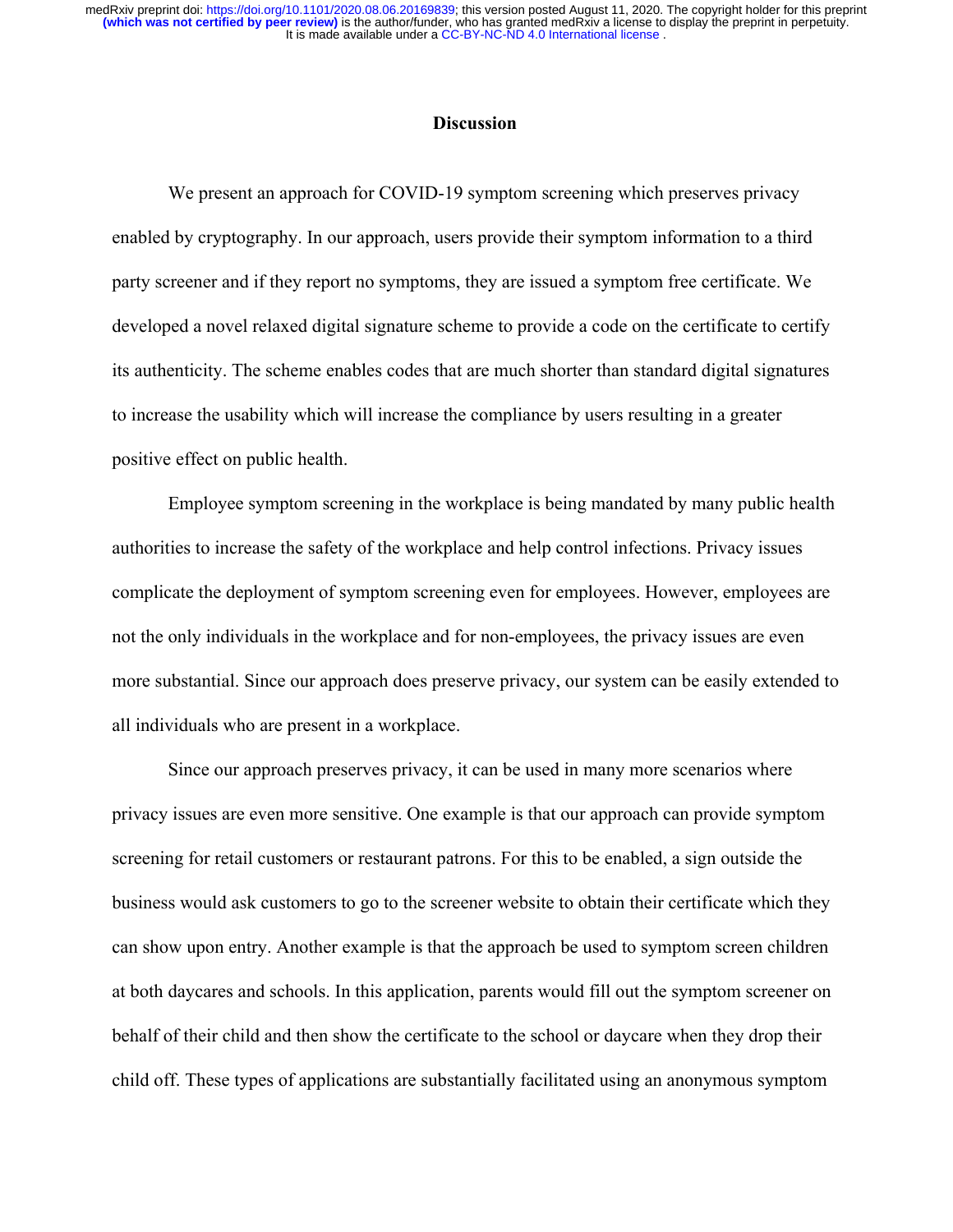screener as enabled by our technology.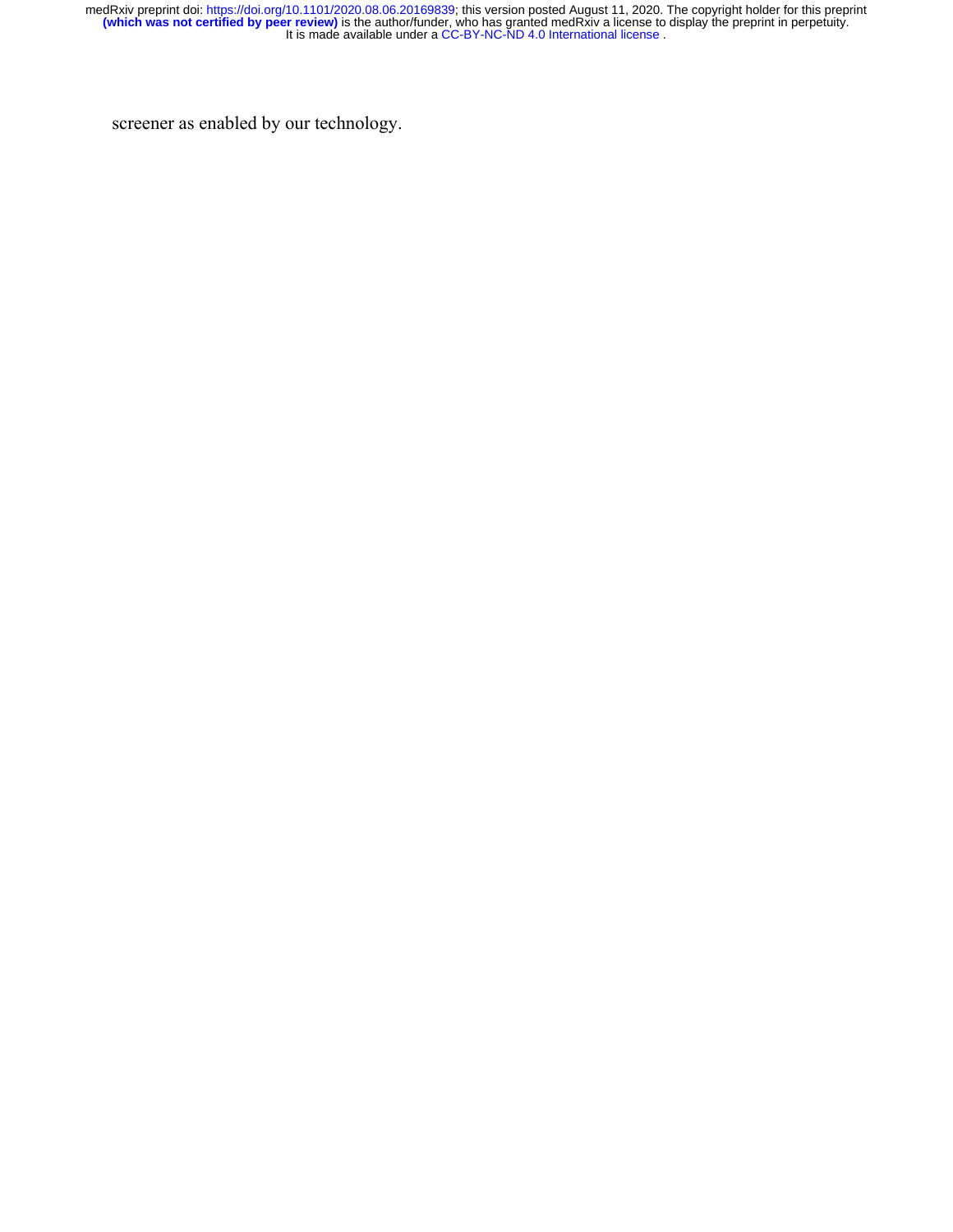It is made available under a [CC-BY-NC-ND 4.0 International license](http://creativecommons.org/licenses/by-nc-nd/4.0/) . **(which was not certified by peer review)** is the author/funder, who has granted medRxiv a license to display the preprint in perpetuity. medRxiv preprint doi: [https://doi.org/10.1101/2020.08.06.20169839;](https://doi.org/10.1101/2020.08.06.20169839) this version posted August 11, 2020. The copyright holder for this preprint

# **References**

- [Boneh, Dan, Ben Lynn, and Hovav Shacham. 2004. "Short Signatures from the Weil Pairing."](http://paperpile.com/b/0gc7Xh/Hade) *[Journal of Cryptology](http://paperpile.com/b/0gc7Xh/Hade)*[. https://doi.org/](http://paperpile.com/b/0gc7Xh/Hade)[10.1007/s00145-004-0314-9](http://dx.doi.org/10.1007/s00145-004-0314-9)[.](http://paperpile.com/b/0gc7Xh/Hade)
- [Day, Michael. 2020. "Covid-19: Four Fifths of Cases Are Asymptomatic, China Figures](http://paperpile.com/b/0gc7Xh/9IG23) [Indicate."](http://paperpile.com/b/0gc7Xh/9IG23) *[BMJ](http://paperpile.com/b/0gc7Xh/9IG23)* [369 \(April\): m1375.](http://paperpile.com/b/0gc7Xh/9IG23)
- [Drew, David A., Long H. Nguyen, Claire J. Steves, Jonathan Wolf, Tim D. Spector, Andrew T.](http://paperpile.com/b/0gc7Xh/HTryF) [Chan, and COPE Consortium. n.d. "Rapid Implementation of Mobile Technology for](http://paperpile.com/b/0gc7Xh/HTryF) [Real-Time Epidemiology of COVID-19." https://doi.org/](http://paperpile.com/b/0gc7Xh/HTryF)[10.1101/2020.04.02.20051334](http://dx.doi.org/10.1101/2020.04.02.20051334)[.](http://paperpile.com/b/0gc7Xh/HTryF)
- [Gostic, Katelyn, Ana Cr Gomez, Riley O. Mummah, Adam J. Kucharski, and James O.](http://paperpile.com/b/0gc7Xh/BQYkk) [Lloyd-Smith. 2020. "Estimated Effectiveness of Symptom and Risk Screening to Prevent](http://paperpile.com/b/0gc7Xh/BQYkk) [the Spread of COVID-19."](http://paperpile.com/b/0gc7Xh/BQYkk) *[eLife](http://paperpile.com/b/0gc7Xh/BQYkk)* [9 \(February\). https://doi.org/](http://paperpile.com/b/0gc7Xh/BQYkk)[10.7554/eLife.55570](http://dx.doi.org/10.7554/eLife.55570)[.](http://paperpile.com/b/0gc7Xh/BQYkk)
- [Kitchin, Rob. 2020. "Civil Liberties or Public Health, or Civil Liberties and Public Health?](http://paperpile.com/b/0gc7Xh/Cz4ef) [Using Surveillance Technologies to Tackle the Spread of COVID-19."](http://paperpile.com/b/0gc7Xh/Cz4ef) *[Space and Polity](http://paperpile.com/b/0gc7Xh/Cz4ef)*[,](http://paperpile.com/b/0gc7Xh/Cz4ef) [June, 1–20.](http://paperpile.com/b/0gc7Xh/Cz4ef)
- [Lan, Fan-Yun, Robert Filler, Soni Mathew, Jane Buley, Eirini Iliaki, Lou Ann Bruno-Murtha,](http://paperpile.com/b/0gc7Xh/1CCZB) [Rebecca Osgood, Costas A. Christophi, Alejandro Fernandez-Montero, and Stefanos N.](http://paperpile.com/b/0gc7Xh/1CCZB) [Kales. 2020. "COVID-19 Symptoms Predictive of Healthcare Workers' SARS-CoV-2 PCR](http://paperpile.com/b/0gc7Xh/1CCZB) [Results."](http://paperpile.com/b/0gc7Xh/1CCZB) *[Available at SSRN 3586670](http://paperpile.com/b/0gc7Xh/1CCZB)*[.](http://paperpile.com/b/0gc7Xh/1CCZB)

[https://papers.ssrn.com/sol3/papers.cfm?abstract\\_id=3586670](https://papers.ssrn.com/sol3/papers.cfm?abstract_id=3586670)[.](http://paperpile.com/b/0gc7Xh/1CCZB)

- [Menni, Cristina, Ana M. Valdes, Maxim B. Freidin, Carole H. Sudre, Long H. Nguyen, David A.](http://paperpile.com/b/0gc7Xh/ZJhlu) [Drew, Sajaysurya Ganesh, et al. 2020. "Real-Time Tracking of Self-Reported Symptoms to](http://paperpile.com/b/0gc7Xh/ZJhlu) [Predict Potential COVID-19."](http://paperpile.com/b/0gc7Xh/ZJhlu) *[Nature Medicine](http://paperpile.com/b/0gc7Xh/ZJhlu)*[, May.](http://paperpile.com/b/0gc7Xh/ZJhlu) [https://doi.org/](http://paperpile.com/b/0gc7Xh/ZJhlu)[10.1038/s41591-020-0916-2](http://dx.doi.org/10.1038/s41591-020-0916-2)[.](http://paperpile.com/b/0gc7Xh/ZJhlu)
- [Mizumoto, Kenji, Katsushi Kagaya, Alexander Zarebski, and Gerardo Chowell. 2020.](http://paperpile.com/b/0gc7Xh/pgrVp) ["Estimating the Asymptomatic Proportion of Coronavirus Disease 2019 \(COVID-19\) Cases](http://paperpile.com/b/0gc7Xh/pgrVp) [on Board the Diamond Princess Cruise Ship, Yokohama, Japan, 2020."](http://paperpile.com/b/0gc7Xh/pgrVp) *[Euro Surveillance:](http://paperpile.com/b/0gc7Xh/pgrVp) [Bulletin Europeen Sur Les Maladies Transmissibles = European Communicable Disease](http://paperpile.com/b/0gc7Xh/pgrVp) [Bulletin](http://paperpile.com/b/0gc7Xh/pgrVp)* [25 \(10\). https://doi.org/](http://paperpile.com/b/0gc7Xh/pgrVp)[10.2807/1560-7917.ES.2020.25.10.2000180](http://dx.doi.org/10.2807/1560-7917.ES.2020.25.10.2000180)[.](http://paperpile.com/b/0gc7Xh/pgrVp)
- [Nishiura, Hiroshi, Tetsuro Kobayashi, Takeshi Miyama, Ayako Suzuki, Sung-Mok Jung,](http://paperpile.com/b/0gc7Xh/xGec5) [Katsuma Hayashi, Ryo Kinoshita, et al. 2020. "Estimation of the Asymptomatic Ratio of](http://paperpile.com/b/0gc7Xh/xGec5) [Novel Coronavirus Infections \(COVID-19\)."](http://paperpile.com/b/0gc7Xh/xGec5) *[International Journal of Infectious Diseases:](http://paperpile.com/b/0gc7Xh/xGec5) [IJID: Official Publication of the International Society for Infectious Diseases](http://paperpile.com/b/0gc7Xh/xGec5)* [94 \(May\):](http://paperpile.com/b/0gc7Xh/xGec5) [154–55.](http://paperpile.com/b/0gc7Xh/xGec5)
- [Rivest, R. L., A. Shamir, and L. Adleman. 1978. "A Method for Obtaining Digital Signatures](http://paperpile.com/b/0gc7Xh/I9ms) [and Public-Key Cryptosystems." https://doi.org/](http://paperpile.com/b/0gc7Xh/I9ms)[10.21236/ada606588](http://dx.doi.org/10.21236/ada606588)[.](http://paperpile.com/b/0gc7Xh/I9ms)
- [Segal, Eran, Feng Zhang, Xihong Lin, Gary King, Ophir Shalem, Smadar Shilo, William E.](http://paperpile.com/b/0gc7Xh/7dIzB) [Allen, et al. 2020. "Building an International Consortium for Tracking Coronavirus Health](http://paperpile.com/b/0gc7Xh/7dIzB) [Status."](http://paperpile.com/b/0gc7Xh/7dIzB) *[Nature Medicine](http://paperpile.com/b/0gc7Xh/7dIzB)*[, June. https://doi.org/](http://paperpile.com/b/0gc7Xh/7dIzB)[10.1038/s41591-020-0929-x](http://dx.doi.org/10.1038/s41591-020-0929-x)[.](http://paperpile.com/b/0gc7Xh/7dIzB)
- [Timmers, Thomas, Loes Janssen, Joep Stohr, J. L. Murk, and M. A. H. Berrevoets. 2020. "Using](http://paperpile.com/b/0gc7Xh/mPMQ) [eHealth to Support COVID-19 Education, Self-Assessment, and Symptom Monitoring in the](http://paperpile.com/b/0gc7Xh/mPMQ) [Netherlands: Observational Study."](http://paperpile.com/b/0gc7Xh/mPMQ) *[JMIR mHealth and uHealth](http://paperpile.com/b/0gc7Xh/mPMQ)* [8 \(6\): e19822.](http://paperpile.com/b/0gc7Xh/mPMQ)
- [Tostmann, Alma, John Bradley, Teun Bousema, Wing-Kee Yiek, Minke Holwerda, Chantal](http://paperpile.com/b/0gc7Xh/4EmPW) [Bleeker-Rovers, Jaap Ten Oever, et al. 2020. "Strong Associations and Moderate Predictive](http://paperpile.com/b/0gc7Xh/4EmPW) [Value of Early Symptoms for SARS-CoV-2 Test Positivity among Healthcare Workers, the](http://paperpile.com/b/0gc7Xh/4EmPW)